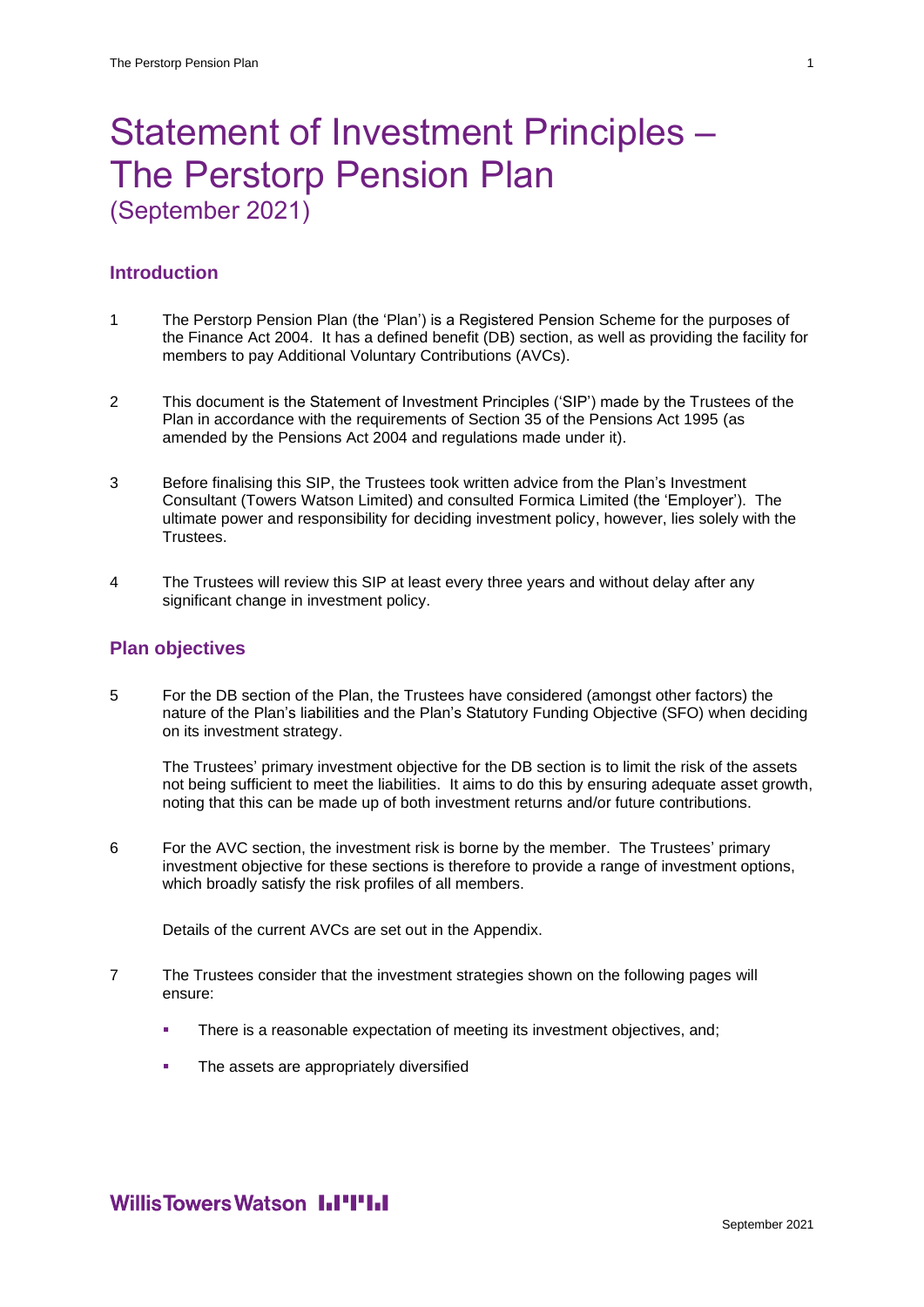# **Investment strategy**

8 The target asset strategy held by the Trustees is shown in the table below for the DB section. The funds selected are all managed by BlackRock Investment Management (UK) Limited (the 'Investment Manager". The funds are expected to deliver their benchmark index return, before the deduction of fees.

# **Target allocation**

| <b>Fund</b>                                                  | <b>Target</b><br><b>Allocation</b><br>$\%$ | <b>Rebalancing</b><br>ranges<br>$(+/-)$ % | <b>Benchmark Index Return</b>                                           |
|--------------------------------------------------------------|--------------------------------------------|-------------------------------------------|-------------------------------------------------------------------------|
| <b>Equities</b>                                              | 15.0                                       | 0.75                                      |                                                                         |
| Aquila Life UK Index Equity<br><b>Index Fund</b>             | 2.1                                        | 0.75                                      | <b>FTSE All Share</b>                                                   |
| Aquila Life Currency Hedged US<br>Equity Index Fund          | 2.1                                        | 0.75                                      | FTSE Developed - United States Net TR<br>95% Hedged to GBP              |
| Aquila Life US Index Equity<br><b>Index Fund</b>             | 2.2                                        | 0.75                                      | <b>FTSE USA</b>                                                         |
| Aquila Life Currency Hedged<br>European Equity Index Fund    | 2.2                                        | 0.75                                      | FTSE All World Developed Europe Ex<br>UK TR 95% Net Hedged to GBP       |
| Aquila Life European Equity<br><b>Index Fund</b>             | 2.2                                        | 0.75                                      | FTSE All World Developed Europe ex-UK                                   |
| Aquila Life Currency Hedged<br>Japanese Equity Index Fund    | 1.4                                        | 0.75                                      | FTSE Developed - Japan 95% Net<br>Hedged to GBP                         |
| Aquila Life Japanese Equity<br><b>Index Fund</b>             | 1.4                                        | 0.75                                      | FTSE Japan                                                              |
| Aquila Life Currency Hedged<br>Pacific Rim Equity Index Fund | 0.7                                        | 0.75                                      | FTSE All World Developed Asia Pacific<br>Ex Japan 95% Net Hedged to GBP |
| Aquila Life Pacific Rim Equity<br><b>Index Fund</b>          | 0.7                                        | 0.75                                      | FTSE All World Developed Asia Pacific<br>ex-Japan                       |
| <b>Bonds</b>                                                 | 85.0                                       | 1.5                                       |                                                                         |
| Aquila Life Over 15 yrs<br>Corporate Bond Index Fund         | 19.7                                       | 1.5                                       | iBoxx £ non-gilts over 15 Years                                         |
| Aquila Life Over 15 yrs UK Gilt<br>Index Fund                | 13.0                                       | 1.5                                       | <b>FTSE Actuaries UK Conventional Gilts</b><br>over 15 Years            |
| Aquila Life All Stocks UK Index<br>Linked Gilt Index Fund    | 52.3                                       | 1.5                                       | FTSE UK Gilts Index Linked All Stocks                                   |

- 9 Rebalancing arrangements are in place, with the Investment Manager responsible for ensuring that the Plan's exposure to each asset class stays within the ranges above. The Trustees also monitor the allocation within each Section and takes action, as required.
- 10 The Plan will also hold assets in cash and other money market instruments from time to time as may be deemed appropriate. The Trustees' policy is that there will be sufficient investments in liquid or readily realisable assets to meet cashflow requirements in foreseeable circumstances so that the realisation of assets will not disrupt the Plan's overall investments, where possible. The Trustees, together with the Plan's administrators, will hold sufficient cash to meet benefit and other payment obligations.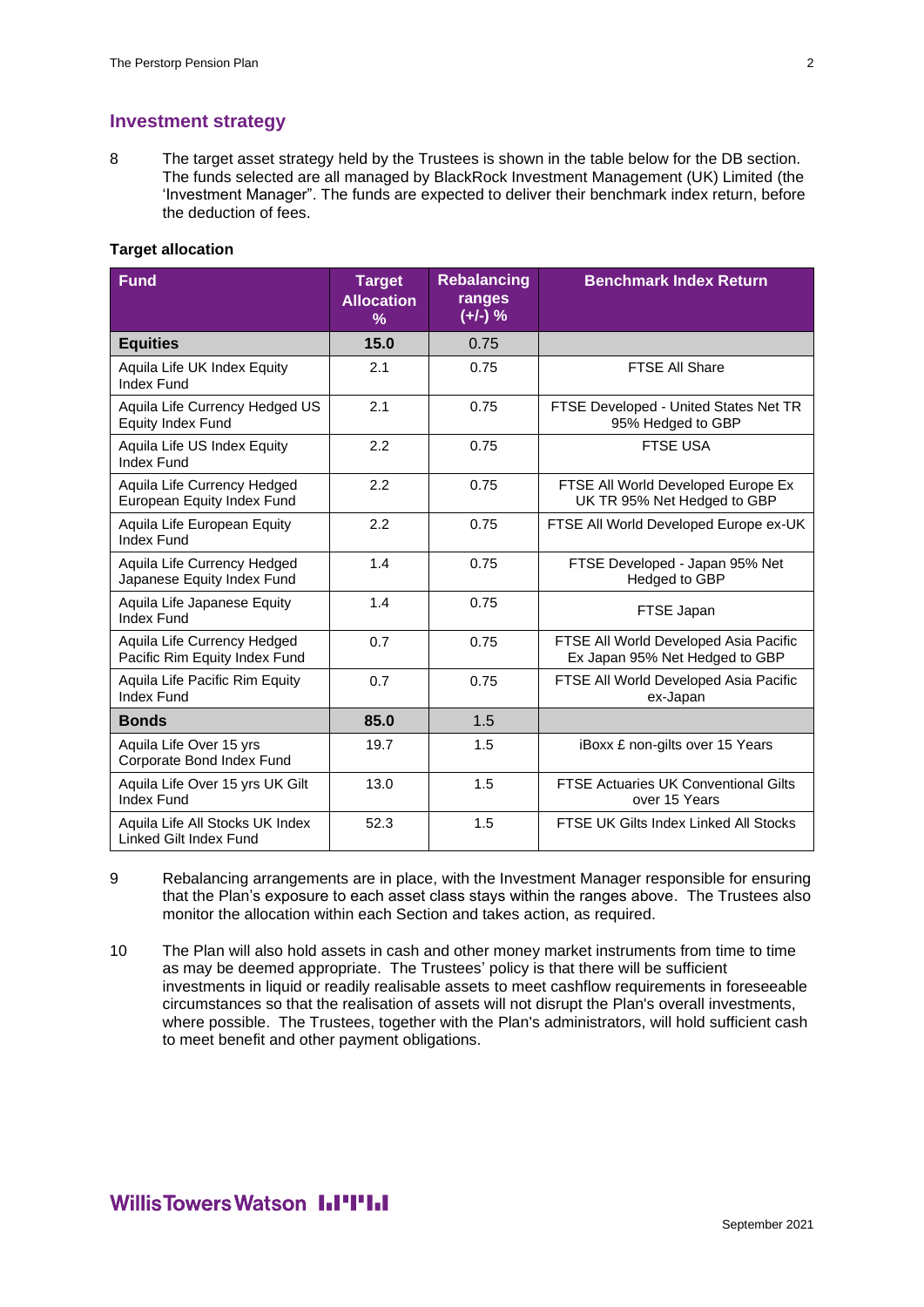# **Other investment policies**

- 11 The Trustees consider long-term sustainability to be an important and relevant issue to consider in the selection, retention and realisation of the Plan's investments.
- 12 In particular the Trustees recognise that an investment's financial success can be influenced by a wide range of factors including environmental, social and governance (ESG), including climate change.
- 13 The Trustees consider these issues having regard to the length of time that is needed for the funding of benefits by the Plan's investments.
- 14 The Trustees therefore believe that ESG considerations are important aspects of responsible financial risk management in order to protect and enhance the value of investments and should improve long-term outcomes.
- 15 The Trustees invest the assets of the Plan on an index-tracking basis. As a result, the Plan cannot directly take account of social, environmental or ethical considerations in the selection, retention and realisation of individual investments.
- 16 The Trustees have delegated the responsibility of considering day to day ESG integration to the Investment Managers and encourage them to document how they are progressing ESG issues.
- 17 The Trustees and the Investment Manager do not explicitly take into account the views of Plan members and beneficiaries in relation to ESG, climate change and other non-financial matters.

#### **Investment managers**

- 18 In accordance with the Financial Services and Markets Act 2000, the Trustees will set general investment policy, but will delegate the responsibility for selection of specific investments to an appointed investment manager or managers. The managers shall provide the skill and expertise necessary to manage the investments of the Plan competently.
- 19 The Trustees are not involved in the managers' day-to-day method of operation and does not directly seek to influence attainment of their performance targets. The Trustees will, however, monitor the performance of each manager relative to its benchmark.
- 20 The Plan owns units in the pooled funds in which it is invested. Consequently, it does not own the underlying assets of the funds. Therefore, the responsibility for exercising and directing voting rights acquired through the Plan's investments is delegated to the managers. The Trustees expect that, as part of its wider governance of the pooled funds, and as one of the largest institutional investors in the UK, the Investment Manager will continue its long standing approach to stewardship. The Trustees expect the Investment Manager, where appropriate, to engage with companies (and other relevant persons including, but not limited to, other investment managers, other stakeholders, and issuers/other holders of debt and equity) on matters such as performance, strategy, capital structure, management of actual or potential conflicts of interest risks, and ESG issues concerning the Plan's investments. The Trustees believe such engagement incentivises the Investment Manager to protect and enhance the long-term value of its investments.
- 21 The Trustees understand that the Investment Manager's corporate governance policies reflect the key principles of socially responsible investment.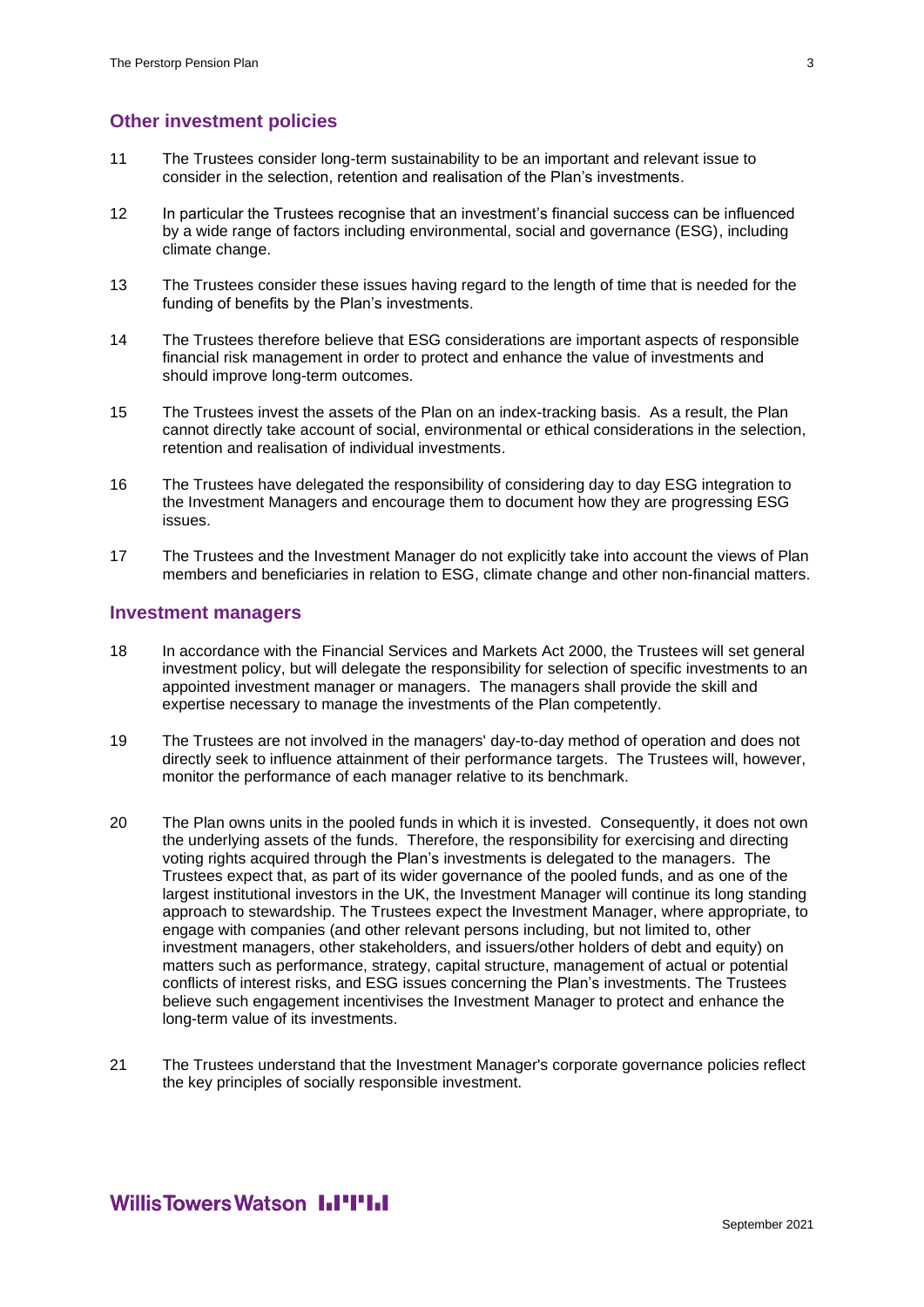#### **Alignment**

- 22 Alignment between a manager's management of the Plan's assets and the Trustees' policies and objectives are a fundamental part of the appointment process of a new manager. When investing in a pooled investment vehicle, the Trustees will ensure the investment objectives and guidelines of the vehicle are consistent with its own objectives. To maintain alignment, managers are provided with the most recent version of the Plan's Statement of Investment Principles on an annual basis and are asked to confirm that the management of the assets is consistent with those policies relevant to the mandate in question.
- 23 Should the Trustees' monitoring process reveal that a manager's portfolio is not aligned with the Trustees' policies, the Trustees will engage with the manager further to encourage alignment.
- 24 For most of the Plan's investments, the Trustees expect the managers to invest with a medium to long time horizon, and to use their engagement activity to drive improved performance over these periods.
- 25 The Trustees appoint the Plan's managers with an expectation of a long-term partnership, which encourages active ownership of the Plan's assets. When assessing a manager's performance, the focus is on longer-term outcomes, and the Trustees would not expect to terminate a manager's appointment based purely on short-term performance. However, a manager's appointment could be terminated within a shorter timeframe due to other factors such as a significant change in business structure or the investment team.

#### **Fees**

- 26 Managers are paid an ad valorem fee, in line with normal market practice, for a given scope of services which includes consideration of long-term factors and engagement.
- 27 The Trustees review the costs incurred in managing the Plan's assets regularly, which includes the costs associated with portfolio turnover. In assessing the appropriateness of the portfolio turnover costs at an individual manager level, the Trustees will have regard to the actual portfolio turnover and how this compares with the expected turnover range for that mandate.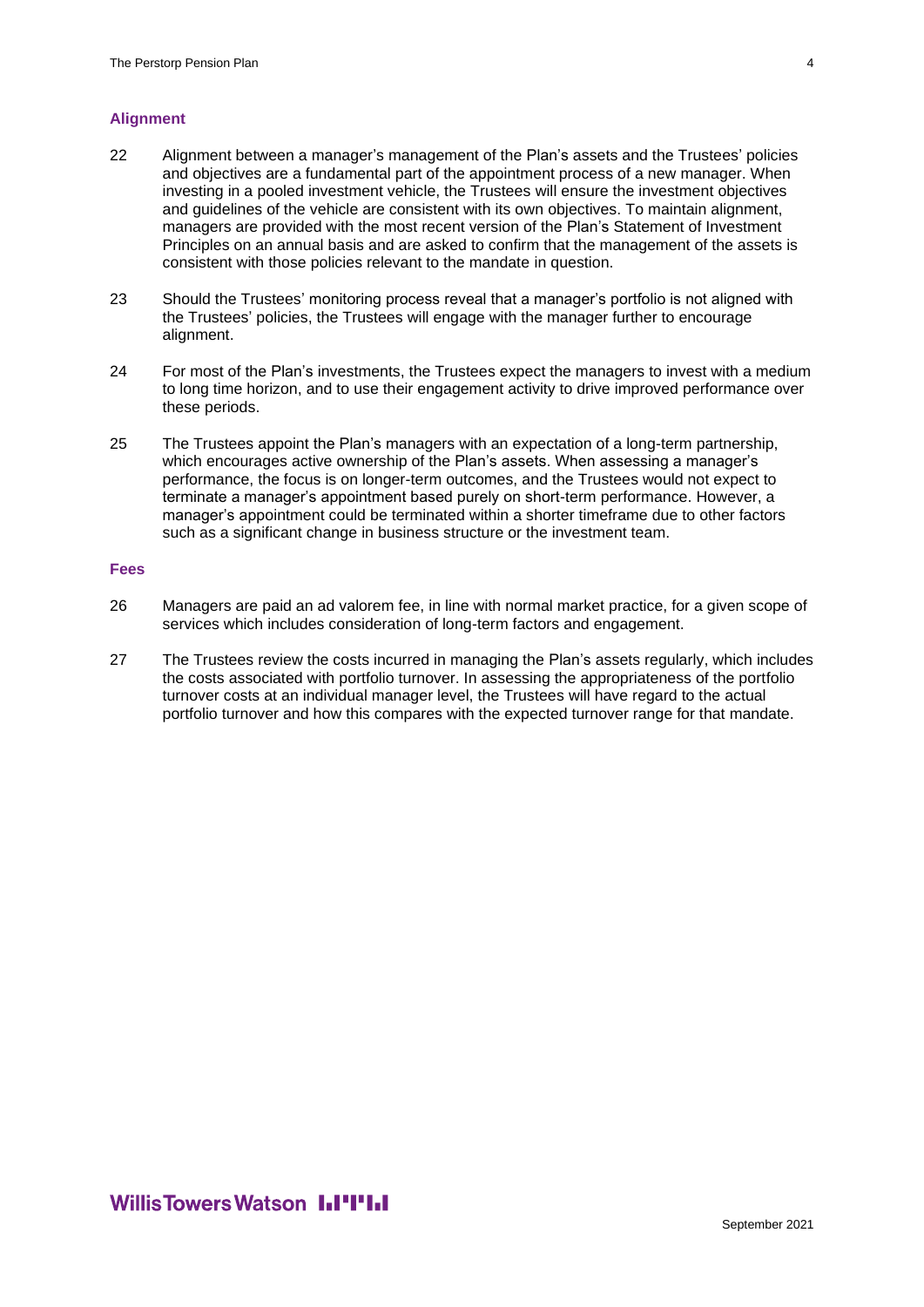# **Managing risk**

28 The Trustees recognise a number of risks involved in the investment of the Plan's assets:

| <b>Risk</b>                       | <b>How is it monitored?</b>                                                                                                     | How is it mitigated?                                                                                                                                                                                                    |
|-----------------------------------|---------------------------------------------------------------------------------------------------------------------------------|-------------------------------------------------------------------------------------------------------------------------------------------------------------------------------------------------------------------------|
| Deficit                           | By assessing the progress of the<br>actual growth of the liabilities relative<br>to the selected investment policy              | By setting an investment policy with<br>appropriate regard to the expected risk<br>and return relative to the expected<br>growth of liabilities                                                                         |
| Liquidity                         | By the level of cashflow required by<br>the Plan over a specified period                                                        | The Plan's administrators assess the<br>level of cash required to limit the<br>impact of the cash flow requirements<br>on the investment policy and through<br>holding assets of appropriate liquidity                  |
| Currency                          | Through the level of exposure to non-<br>Sterling denominated assets                                                            | Investing a proportion of the Plan's<br>overseas asset holdings in funds<br>which hedge their exposure to<br>overseas currencies and hence reduce<br>the impact of exchange rate<br>movements on the Plan's asset value |
| Interest<br>rate and<br>inflation | By comparing the likely movement in<br>the Plan's liabilities and assets due to<br>movements in inflation and interest<br>rates | Holding assets that respond to<br>changes in interest rates and inflation<br>in a similar way to the liabilities                                                                                                        |
| Sponsor                           | By receiving regular financial updates<br>from the Employer and periodic<br>independent covenant assessments                    | By agreed actuarial assumptions for<br>funding which reflect the level of<br>sponsor covenant risk, supported by<br>additional contributions from the<br>Employer as required.                                          |

Signed: Date:

Name:

Authorised for and on behalf of the Trustees of the Plan